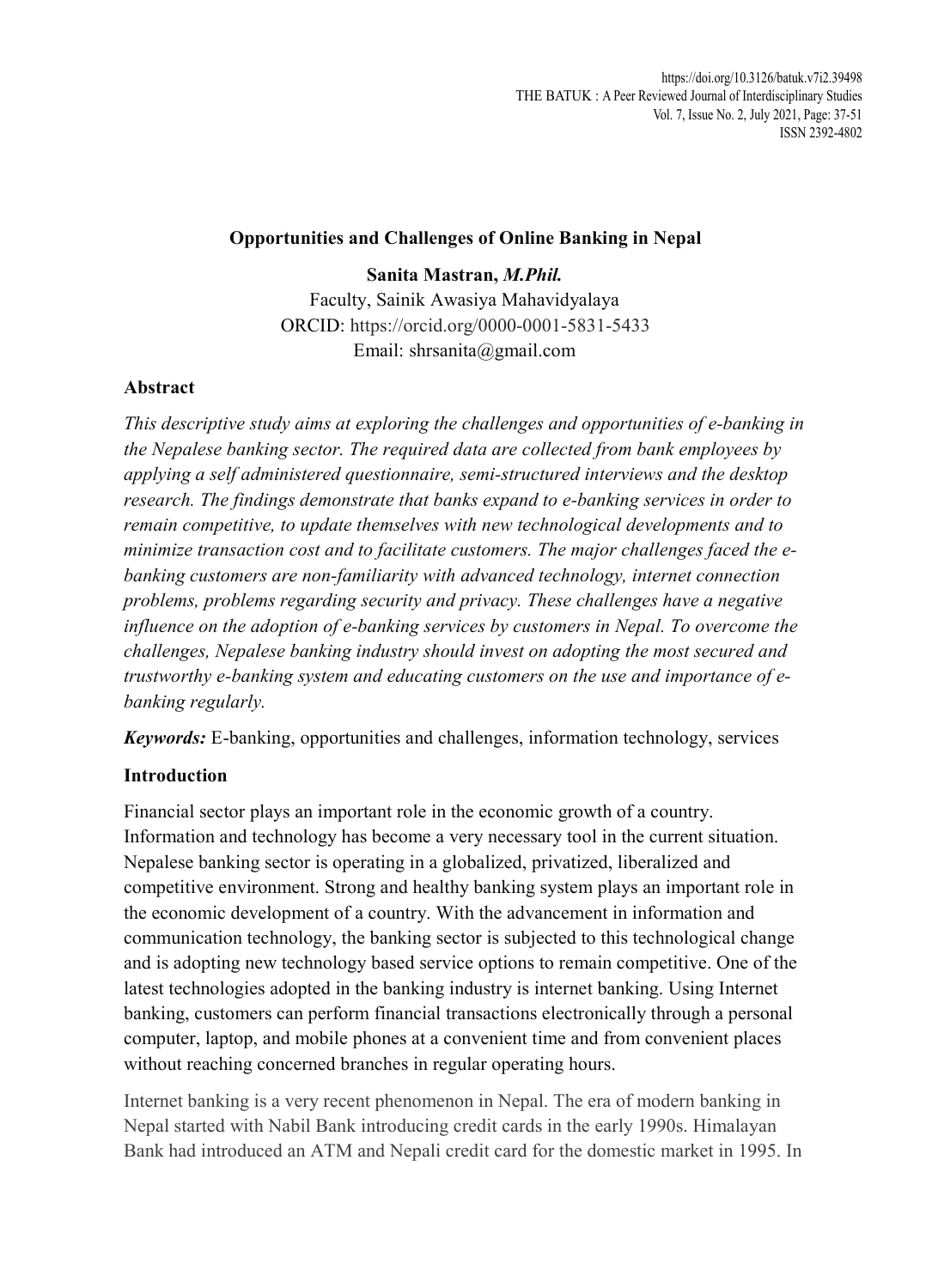2002, Kumari Bank introduced E-Banking (Internet Banking) service for the first time in Nepal. In 2004, Laxmi Bank introduced SMS Banking (Mobile Banking) service for the first time in the country.

In the starting days, online banking services were mainly used to check account statements only. Customers were not much aware regarding the purposes of online banking and its uses. It took a long time for online banking technology to be adopted widely. The adoption of the Internet and smartphone made online banking easy. Customers can now use mobile devices and the Internet to do their banking operation without visiting bank branches.

Banking organisations have been delivering electronic services to consumers and businesses for years. Electronic funds transfer, including small payments and corporate cash management systems, as well as publicly accessible automated machines for currency withdrawal and retail account management, are global fixtures. However, the increased world-wide acceptance of the Internet as a delivery channel for banking products and services provides new business opportunities for banks as well as service benefits for their customers (Committee and Supervision, 2003). Internet Technologies have the great potential to influence customers and the banking sector can grab many opportunities through its adaptation. The best example of adapting new technology, which has already revolutionized banking services is development of Automatic Teller Machines (ATMs). Another milestone is the invention of mobile apps for providing banking services.

E-banking adopters use the basic banking facilities such as cash receive and withdraw, balance enquiry, regular and scheduled payment. Only a few percentages use other facilities such as inter-account fund transfer and online purchasing. This is basically because of the security and confidentiality concern of the customers regarding these facilities of E-banking. Risk management, infrastructure development and policy formulation are the three major challenges of E-banking in Nepal. Technological problems like connection break in service while withdrawing cash from ATMs, poor mobile service are creating obstacles in the development of E-banking in Nepal. An adequate level of infrastructure and human capacity building are required before banks adopt full-fledged E-banking. In Nepal, E-banking is at its infancy right now and the system is not perfectly secure. However, no e-banking frauds have been found yet. Lack of understanding of internet technology may be the reason. But, precaution must be taken (Banstola, 2007). The agreed fact about security concern is the most critical factor that influences negatively the prospective customers of e-banking.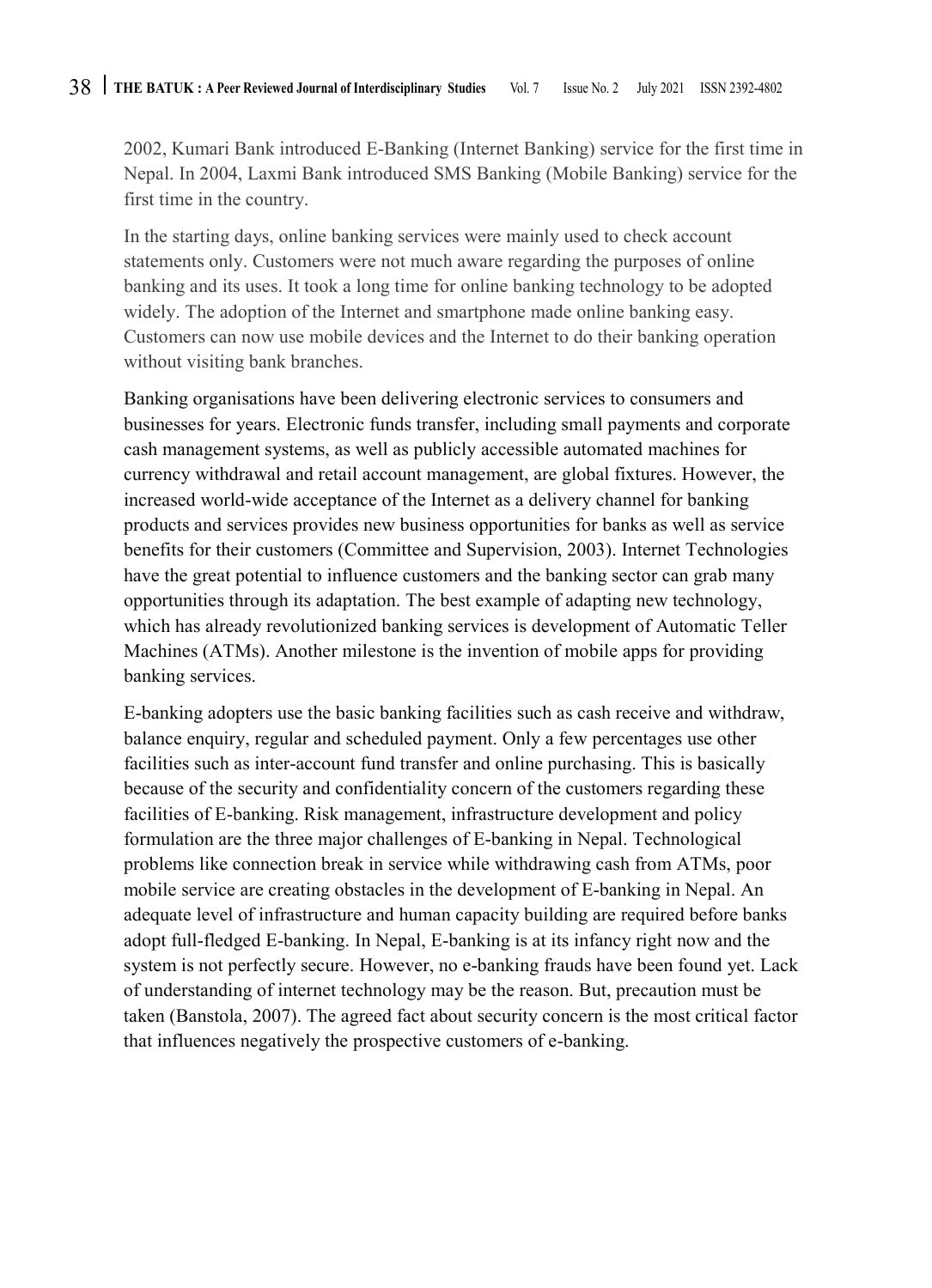Internet technologies have a great potential for fundamentally changing the banks and the banking industry. The opportunities, which the e-banking services and technologies offer to the banking sector in order to fulfill existing customer needs and to attract new prospective customers, are the driving forces for banks in order to design, develop and operate their own e-banking systems (Angelakopoulos, & Mihiotis, 2011).

Internet banking is fundamentally changing the banking industry worldwide. Most of the developed nations prefer this mode of banking. The rise of internet banking will redefine business relationships and the most successful banks will be those that can truly strengthen their relationship with customers. There are plenty of issues that need to be explored from various perspectives such as Comparison between banks to see what role the banks are playing individually to educate their customers. A research should be conducted from the banks point of view (Ingle & Pardeshi, 2012).

New Information technology has taken important place in the future development of financial services, especially banking sector transitions are affected more than any other financial provider groups. Increased use of mobile services and use of the internet as a new distribution channel for banking transactions and international trading requires more attention towards e-banking security against fraudulent activities. The development and the increasing progress that is being experienced in Information and Communication Technology have brought about a lot of changes in almost all facets of life. In the Banking Industry, it has been in the form of online banking, which is now replacing the traditional banking practice. Online banking has a lot of benefits which add value to customers' satisfaction in terms of a better quality of service offerings and at the same time enable the banks to gain a more competitive advantage over other competitors. This paper discusses some challenges in an emerging economy (Chavan, 2013).

Electronic banking, new strategies have become necessary in order to attract and retain existing customers, changing business environments, globalization and the advancement of information and communication technology. Despite enormous pressures for change and investment in information technology in the banking field; if these investments do not work in accordance with the principles of investment, they will fail (Shah, 2016).

Decision makers should consider focusing on the trust, awareness, and confidence of users by enhancing security features, utilizing proper e-legislation, and the provision of digital receipts or a guarantee for every transaction in order to inspire greater confidence in users of such services and promote a culture of e-banking usage across Nepal (Shah, 2016).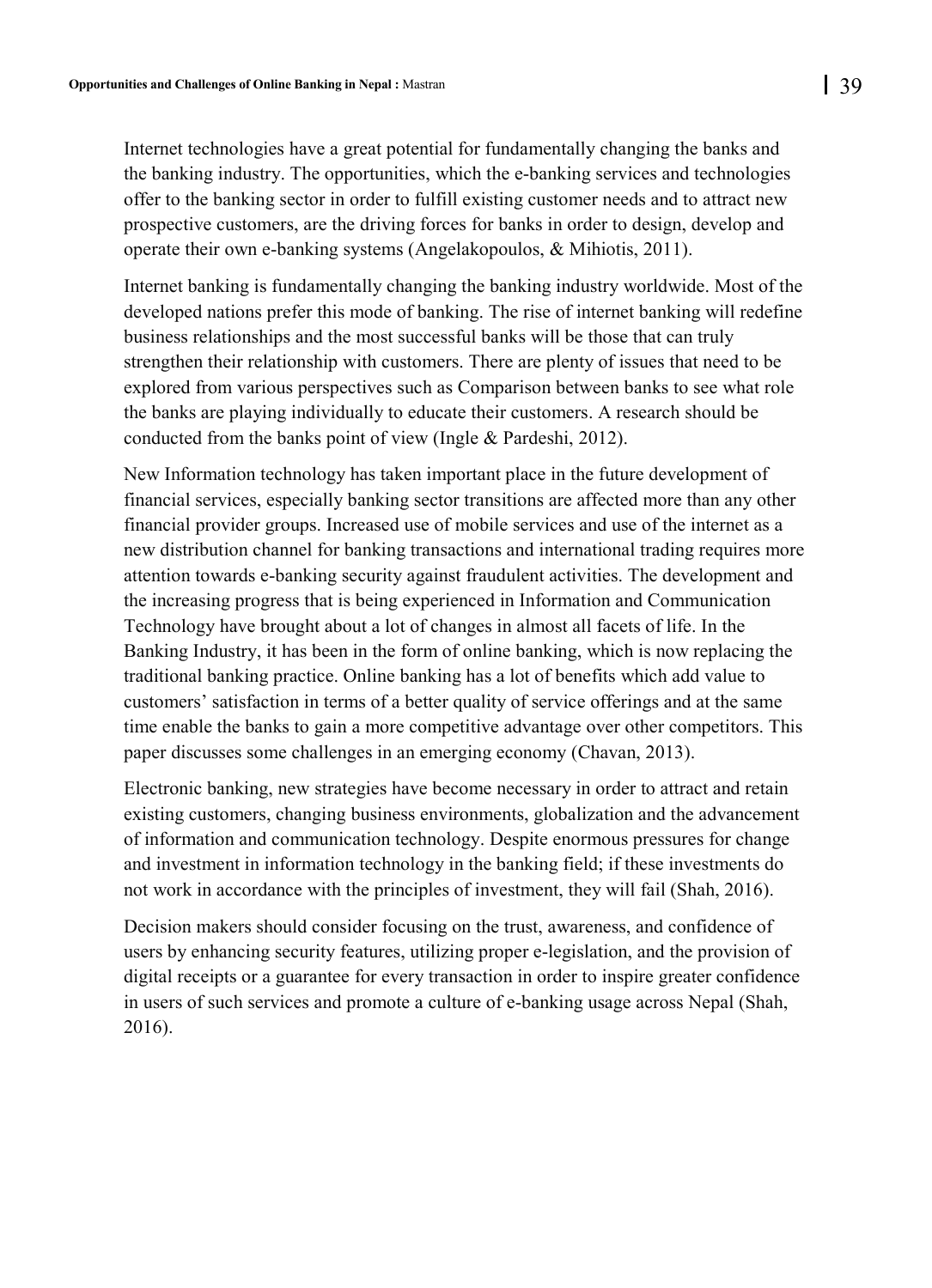There are quite a number of online payment services that have been developed within the payment system around the globe. These include electronic cheques, e-cash, credit cards and electronic fund transfers .Several types of online payment systems have been studied by who classified them into electronic currency and account-based systems. In accountbased systems, users are allowed to pay using their own bank accounts while the latter allows consumers to pay only with the help of some electronic currency. Both the systems provide numerous payment methods such as i) Electronic payment cards (credit/debit and charge cards), ii) Mobile payments, iii) E-wallets, iv) Smart and loyalty cards, v) Virtual credit cards, vi) Stored value card payment, and vii) E-cash (Khan et al., 2017).

The role of digitalization in the banking sector has altered customer's preferences and altered customer's preferences and demands (Dalvi 2018). Online banking is one of the most significant developments for the banking industry in its long history. However, despite the many benefits that online banking provides to customers, there are also a number of major concerns and challenges for marketers in the online banking sector. Traditional banking habits, security, technical issues, transaction difficulties, and small marketing budgets are all major challenges that online banking marketers will have to reconcile if they are to succeed in this field. However, demand for this industry continues to be very strong. So it is likely that online banks will only grow more advanced and successful as they strive to resolve their marketing challenges. However, despite the benefits of online banking, there are also a number of distinct issues and challenges in the online banking sector. These are highly significant both for banks that offer online banking, but also for their customers, who depend on the banks to operate effectively. Online banking marketers need to know these challenges so that they can efficiently navigate them (Palanisamy, 2019).

The main objective behind integrating banking services with technology is, undoubtedly, convenience. Technology has now become familiar to most individuals, to an extent that it influences their lifestyle. It, then, becomes vital for businesses to distinguish themselves in the digital space with unique offerings. Security remains part of the core services that banks can offer, and for this reason, the interfaces with simplicity work best. More customers are acclimatizing to mobile platforms, and more users are using online platforms at a much younger age. Due to these reasons, there is an undoubted power that can be leveraged through digital channels. In order to tap into the power of digitization, however, there are a number of challenges that need to be overcome (Palanisamy, 2019).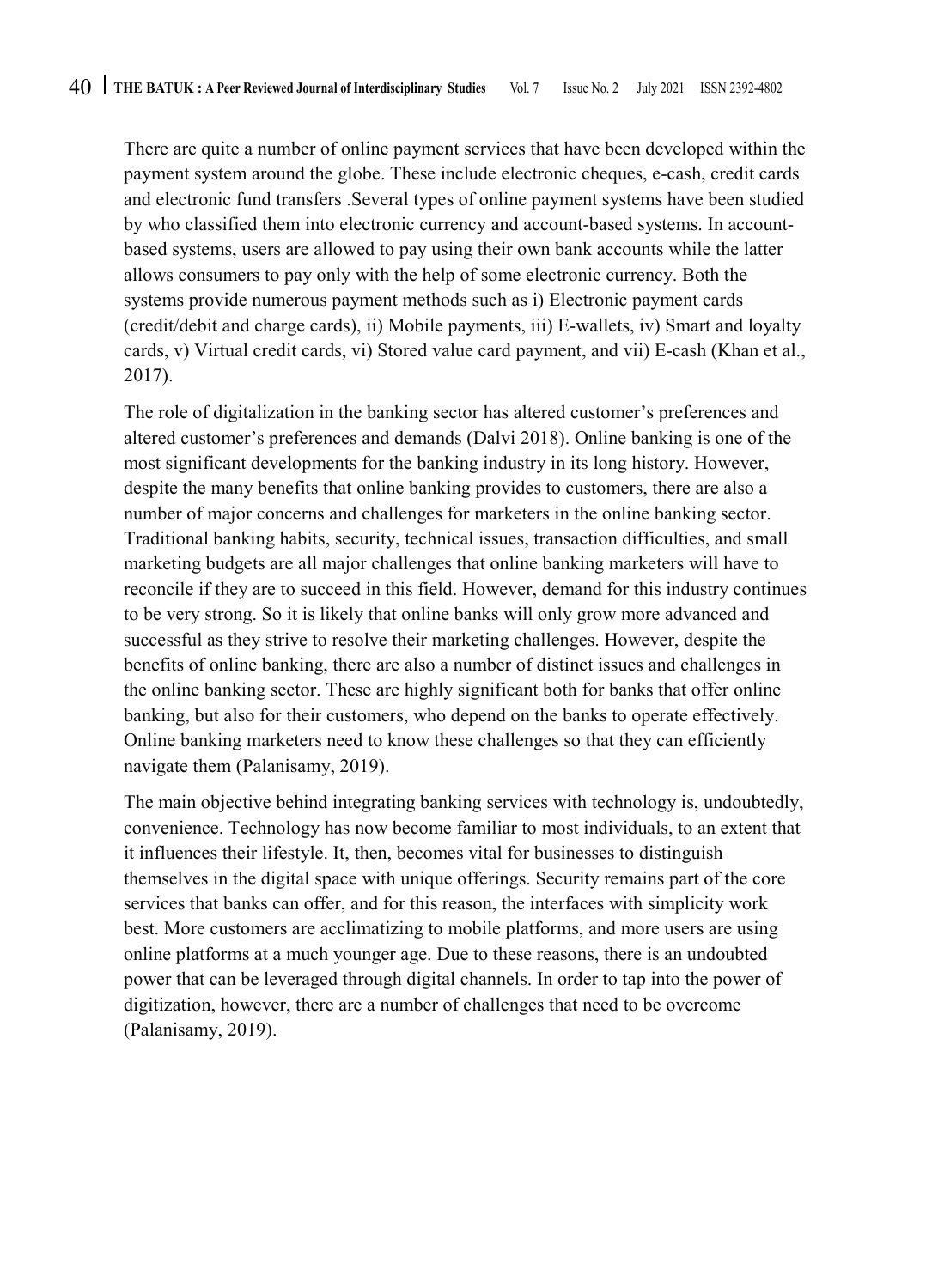This paper aims to explore the challenges and opportunities of e-banking for the Nepalese banking sector, and also presents the results of a survey of banking executives working at banks offering e-banking services. The main objectives of the study are to understand trends of use of internet banking services in Nepal, to identify the challenges faced by banks and customers using internet banking, to explore the opportunities for banks concerning the development of internet banking services and opportunities for customers, and to find out the challenges to be overcome by bankers and risk associated with the internet banking among the bank customers.

Table 1

| <b>Particulars</b>                  | Class " $A$ " | Class 'B' | Class "C"   |
|-------------------------------------|---------------|-----------|-------------|
|                                     | <b>Bank</b>   | Bank      | <b>BFIs</b> |
| No. of Financial Institutions       | 27            | 19        | 21          |
| No. of Branches                     | 4,585         | 1,032     | 253         |
| No. of Deposit Accounts             | 28,809,988    | 4,052,622 | 669,177     |
| No. of Loan Accounts                | 1,210,923     | 301,457   | 44,896      |
| No. of Branchless banking Centres   | 1,619         |           |             |
| No. of Branchless banking Customers | 189,906       | ۰         | -           |
| No. of Mobile Banking Customers     | 10,665,071    | 1,151,807 | 95,935      |
| No. of Internet Banking Customers   | 1,029,333     | 25,574    | 6,433       |

*Financial Access as on Mid-December, 2020*

Source: Nepal Rastra Bank

Following Information Technology based delivery channels are provided by banks in Nepal:

- 1. E-Banking (Internet Banking)
- 2. Mobile Banking
- 3. Plastic Cards
- 4. Automated Teller Machine (ATM) and Point of Sale (PoS) Machine
- 5. Mobile Wallet (Digital Wallet)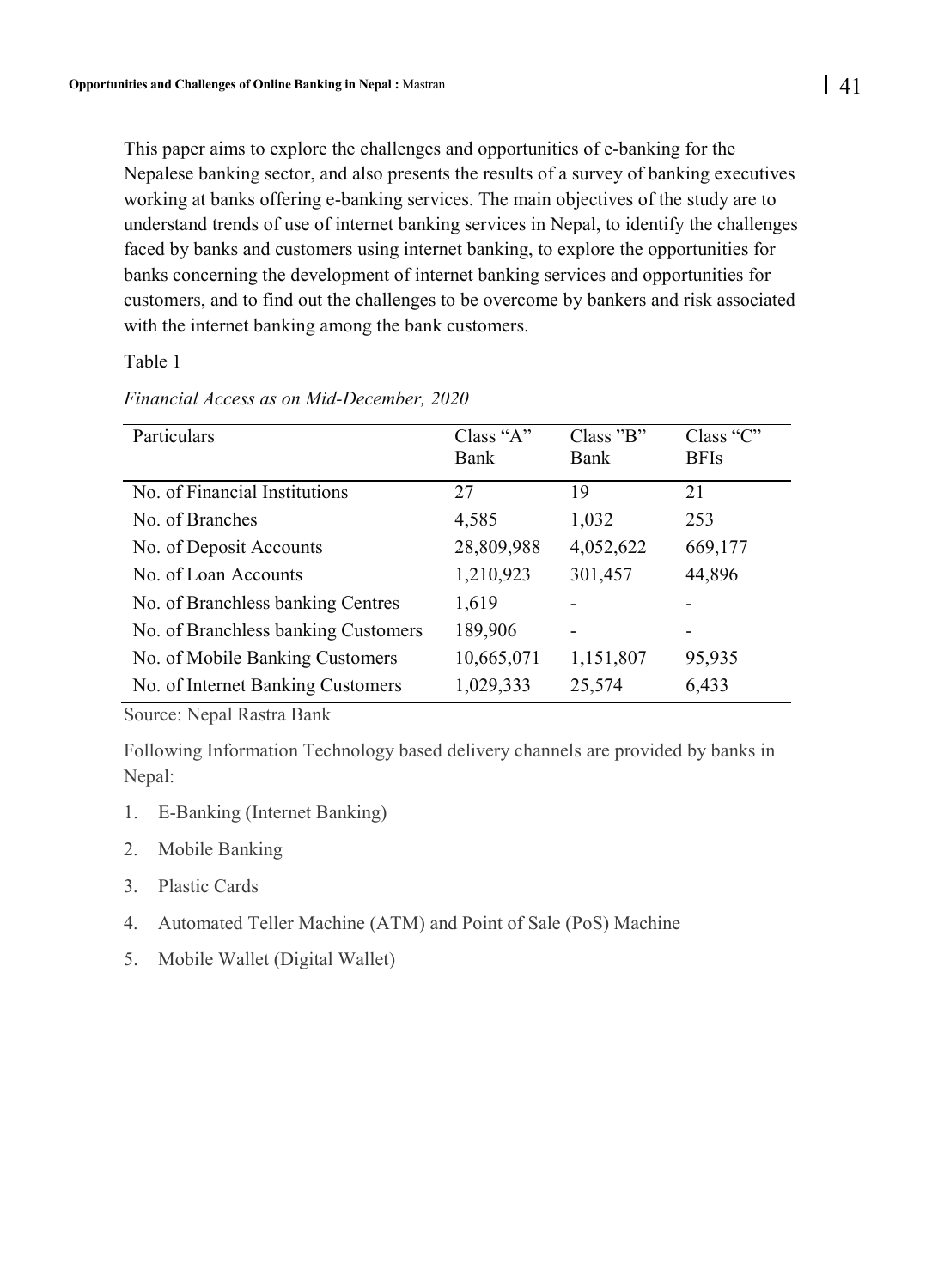# **2. Methodology**

This study is descriptive in nature and data was collected from bank employees as the study aims at collecting and analyzing data regarding the current status and the possible ways of further e-banking service expansion and risks associated with the use of ebanking services for banks and customers in Nepal. Preliminarily, informal discussions were done with employees of different banks regarding internet banking, different facilities provided by the banks, problems in providing e-banking services, grievances related to e-banking and regarding service costs and charges.

Self administered questionnaire was designed and distributed to only "A" class commercial bank employees. Data collection tool consisted of both semi-structured interviews of bank employees and self administered questionnaires. Desktop research was also performed by visiting the websites and mobile apps of different banks and websites of the Central bank of Nepal.

In this study, the semi structured interviews were conducted with a list of queries which varied from interview to interview according to experience of respondents. Face to face interviews were conducted and also cellphone was used due to time and location limitations. The information collected from interviews were used for qualitative analysis. Such interviews helped to identify the questions to be included in the questionnaire. By comparison, semi-structured and in-depth (unstructured) interviews are nonstandardized. These are often referred to as qualitative research interviews. In semistructured interviews the researcher will have a list of themes and questions to be covered, although these may vary from interview to interview. This means that one may omit some questions in particular interviews, given a specific organizational context that is encountered in relation to the research topic. The order of questions may also be varied depending on the flow of the conversation. On the other hand, additional questions may be required to explore your research question and objectives given the nature of events within particular organizations (Saunders, Lewis, & Thornhill 2016).

# **3. Growth in Electronic Payment Transaction**

The use of the electronic means of payment is increasing due to development of payment system infrastructure and policy of encouraging electronic means of payment. Electronic payment transactions have been increased due to easy access and minimum service charges.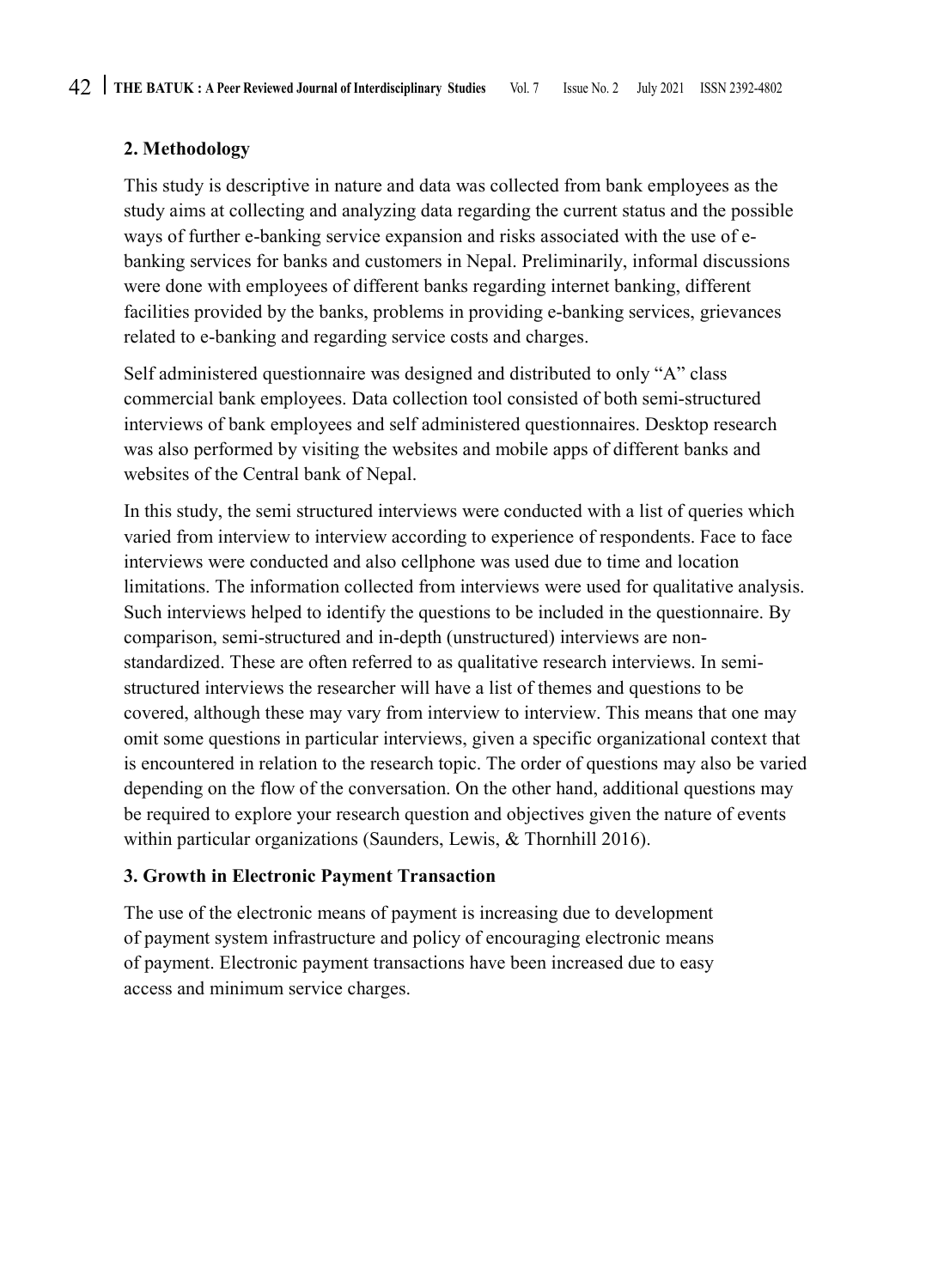### Table 2

## *Electronic Payment Transactions*

| Particulars             | No. of Transaction |          |         | Total Amount (NPR in million) |         |        |
|-------------------------|--------------------|----------|---------|-------------------------------|---------|--------|
|                         | Mid-July           | Mid-Aug  | Mid-    | Mid-                          | Mid-    | Mid-   |
|                         | 2020               | 2020     | Sept    | July                          | Aug     | Sept   |
|                         |                    |          | 2020    | 2020                          | 2020    | 2020   |
| RTGS (Real Time         | 37297              | 34616    | 28137   | 1567959                       | 1213870 | 835526 |
| Gross Settlement)       |                    |          |         |                               |         |        |
| ATM-Cash                | 6302846            | 4769340  | 3797969 | 54763                         | 38393   | 32320  |
| Withdrawal              |                    |          |         |                               |         |        |
| Electronic Cheque       | 1260169            | 1039330  | 677845  | 792007                        | 657113  | 402477 |
| Clearing (ECC)          |                    |          |         |                               |         |        |
| <b>IPS</b>              | 596538             | 347854   | 656142  | 223651                        | 156360  | 153073 |
| Connect IPS             | 696447             | 633134   | 895586  | 51306                         | 47367   | 61958  |
| Debit Cards             | 3316554            | 5426368  | 4118182 | 25894                         | 41787   | 33667  |
| Credit Cards            | 119610             | 154698   | 76317   |                               | 708     | 407    |
| Prepaid Cards           | 5249               | 8986     | 4587    |                               | 57      | 30     |
| <b>Internet Banking</b> | 653459             | 205735   | 208934  |                               | 3082    | 4741   |
| Mobile Banking          | 5817681            | 5923411  | 5961339 | $\overline{a}$                | 18393   | 20340  |
| <b>Branchless</b>       | 83249              | 53350    | 37344   |                               | 1042    | 815    |
| Banking                 |                    |          |         |                               |         |        |
| Wallet                  | 10179557           | 10177889 | 9415447 |                               | 7579    | 7339   |
| QR-Based                |                    | 195016   | 179150  |                               | 589     | 648    |
| payments                |                    |          |         |                               |         |        |
| Point of Sales          |                    | 532911   | 314110  |                               | 1858    | 1223   |
| E-commerce              |                    | 168627   | 87007   |                               | 1201    | 561    |

*Source:(Nepal Rastra Bank[NRB] 2020)*

## **4. Status of Cards**

Though majority of payment is still made through cash and cheques in Nepalese economy, digital payment instruments i.e. ATM, Wallet, POS machine, QR code etc. are also gradually increasing. Following table provides the data on the number of prepaid, debit and credit cards and the number of Automated Teller Machines (ATMs).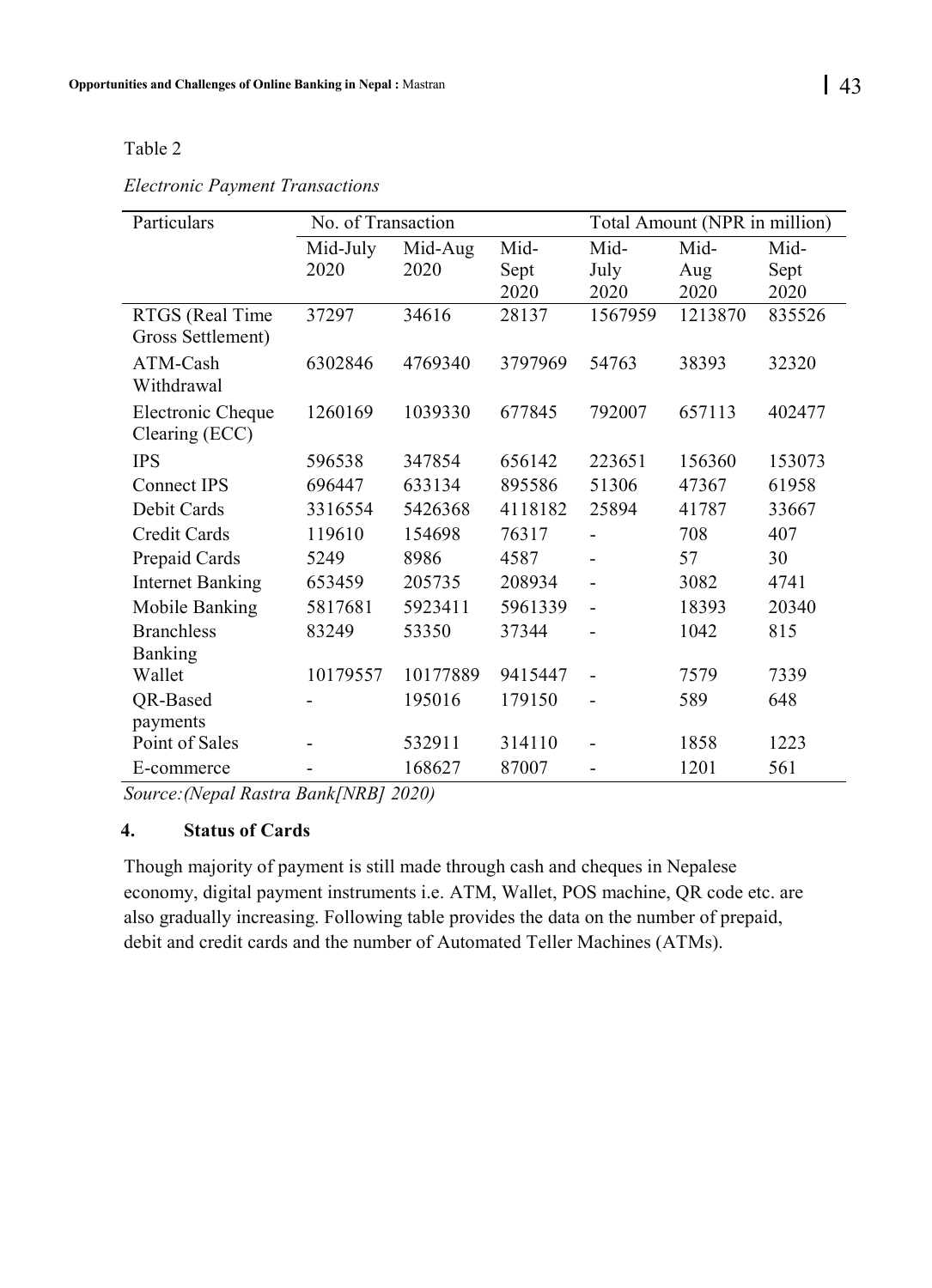Table 2

*Cards and ATMs Deployed*

| Cards                | Class " $A$ " | Class 'B'   | Class " $C$ " |
|----------------------|---------------|-------------|---------------|
|                      | Bank          | <b>Bank</b> | <b>BFIs</b>   |
| Prepaid Cards        | 58,048        |             |               |
| Credit Cards         | 168,682       |             |               |
| Debit Cards          | 7,379,610     | 251,848     | 38,369        |
| Total number of ATMs | 3,831         | 309         |               |

*Source:NRB Monthly Statistics*

## **5. Mobile Banking and Internet Banking**

Mobile banking and Internet banking services are being provided by the Bank and financial Institutions to its customers which allows its users to perform financial transactions on digital mode like Electronic Fund Transfer, QR Payments, Utility Payments, Direct Debit and Direct Credit. Mobile banking is done by using a mobile device such as a Smartphone or tablet and Internet banking is done through the website. Following table shows the number of customers using mobile banking and internet banking in Nepal.

## Table 3

| Channel                    | Fiscal Year |           |           |         |           |
|----------------------------|-------------|-----------|-----------|---------|-----------|
|                            | 2072/73     | 2073/74   | 2074/75   | 2075/76 | 2076/77   |
| Mobile Banking             | 1,754,566   | 2.669.732 | 5,086,069 | 8347187 | 11306797  |
| Internet banking           | 515465      | 783751    | 834302    | 917344  | 1031227   |
| Change in Mobile Banking   |             | 52.16%    | 90.51%    | 64.12%  | 35.46%    |
| Change in Internet Banking |             | 52.05%    | 6.45%     | 9.95%   | $12.41\%$ |

*Number of Customer using Mobile Banking and Internet Banking*

*Source: Nepal Rastra Bank*

In FY 2076/77, the number of mobile banking users increased by 35.46 percent and reached 11,306,797. Similarly, the number of internet banking users increased by 12.41 percent and reached 1,031,227. The major reasons behind using e-banking service are time saving, flexible hours, accessible from remote areas.

# **6**.**QR Code based payment**

Recently QR Code based payment service has been started by one of the PSO (FonePay Payment Service Ltd) and some of PSPs (IME Digital Solution Ltd, Q Pay Pvt Ltd,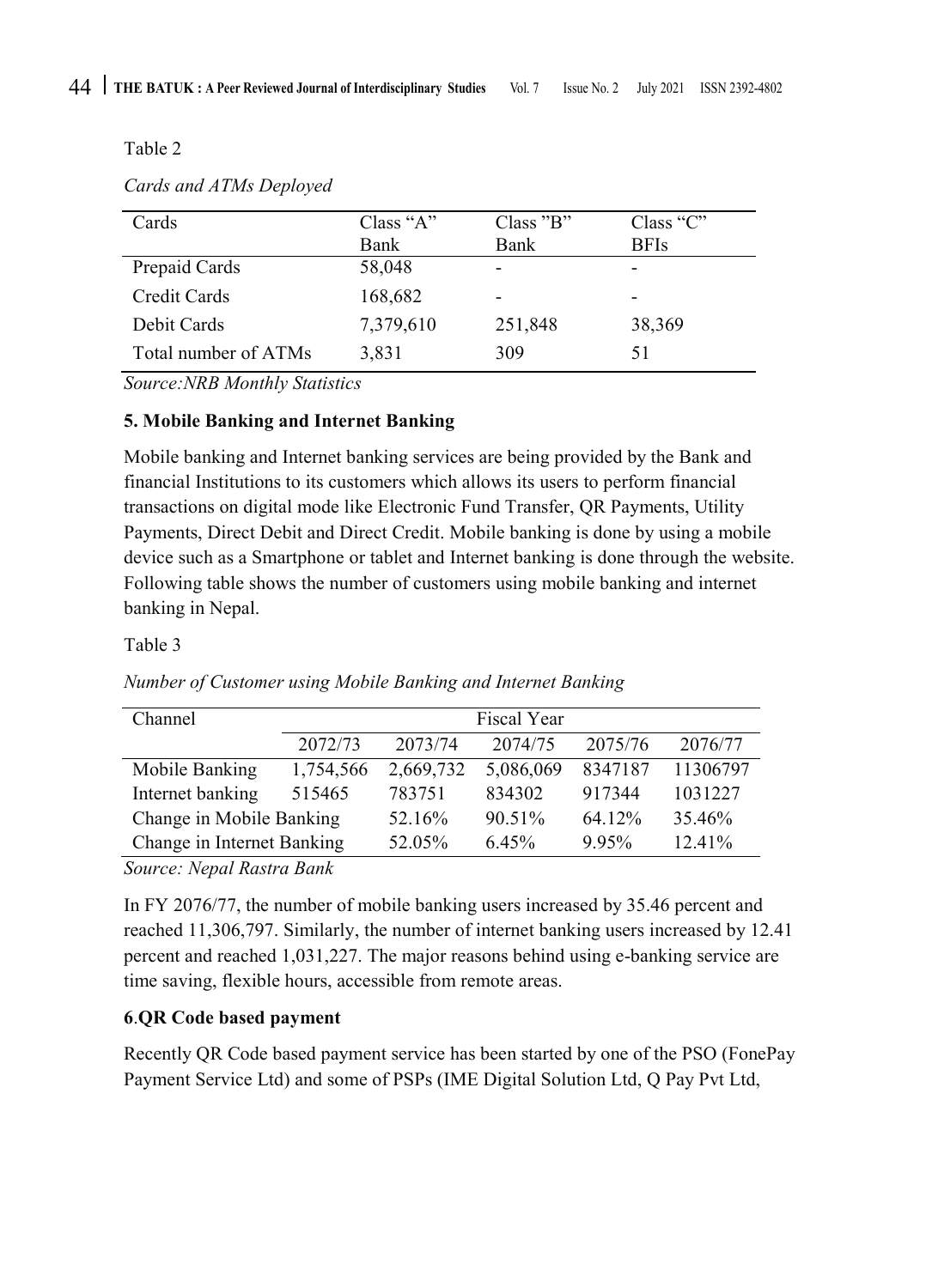Sparrow Pay Pvt Ltd, Cellcom Pvt Ltd and Nepal Pay Time Pvt Ltd). QR Code based payment system is one of the cheapest and easy payment platforms for instant payment. Customers can pay a merchant after scanning the QR code plate through mobile. NRB is encouraging QR code-based payment and accordingly developing QR Code Standard and Guidelines.

### **7. Instant Payment**

Instant payment includes connect IPS and QR Code based payment. Connect IPS is one of the most popular products, at public level, offered and operated by NCHL since Shrawan 2075, where the system allows the bank customers to make instant payments. In Fiscal Year 2076/77, total number of connect IPS transactions increased significantly by 1431.90 percent and reached 2,849,964.

Table 4

*Total number of transaction through Instant Payment*

| Particulars              |         | Fiscal Year |  |  |
|--------------------------|---------|-------------|--|--|
|                          | 2075/76 | 2076/77     |  |  |
| <b>Total Transaction</b> | 186,041 | 2,849,964   |  |  |
| Growth in Connect        |         | 1431.90%    |  |  |
| <b>IPS</b> Transaction   |         |             |  |  |

Source: NCHL

## **8. Opportunities and Challenges of Online Banking**

Information collected during the interviews were used for qualitative analysis. Semi structured interviews covered a list of themes and questions. Interviews conducted with managers and senior officers of different commercial banks of Nepal portray the point of view and the opinions towards on-line banking. All the listed views are described below. Both bankers and customers have as well as challenges from internet banking services in Nepal. According to different interviews conducted with the employees of different banks and different branches, opportunities and challenges identified are as follows.

## *Opportunities for Bankers*

#### *i. Banks can access new customers*

Internet technology has the potential to fundamentally change banks and the banking industry. All banks can benefit from e-banking by offering innovative products and accessing new customers.

#### *ii. Banks can provide services to customers of remote area*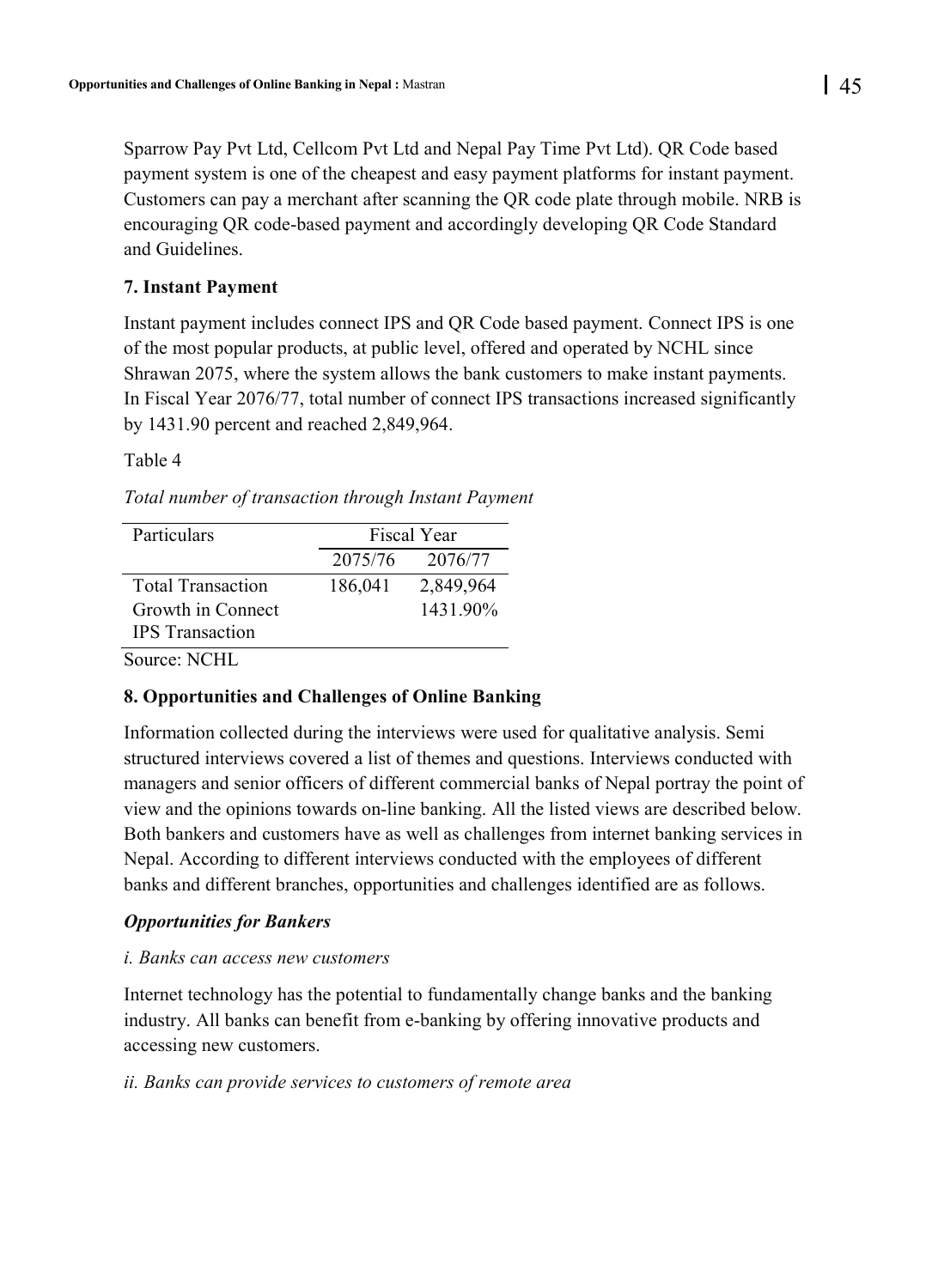Banks can offer their services in areas where they have no physical presence in the form of branch and extension counters. They can benefit from the reduced costs of e-banking instead of establishing a new branch in a remote area. They can access new geographical areas without establishing new branches.

### *iii. Bank can minimize their operational cost and maximize income*

Banking transactions through multiple channels of e-banking can reduce cost than establishing new branches and investing on staff and other regular operating costs. The cost of a banking transaction in a physical branch cost higher than transaction cost performed through e-banking.

## *iv. Workload for Bank employees can be reduced*

Tellers and bank officers' work load can be reduced and they can spend working time more efficiently as the number of customers on the queue becomes less and banks seem less crowded. Bank employees and customers often feel stressed and less comfortable looking at the length of queues.

## *v. Service quality provided to customers can be upgraded*

Bank offering e-banking services is perceived as an innovator and technologically leading in the banking industry. Their public image is perceived far better than other banks. The good name and reputation of a bank helps to strengthen the brand and image in customers' minds. Good perception towards the bank and less number of customers inside the bank can improve service quality.

#### *vi. New opportunities can be created*

The internet has created many business models (E-commerce, e-money, e-payments, eshopping, e-sewa, digital wallet, QR code etc) which creates many new opportunities having lots of potential to attract customers and retain existing customers.

## *Challenges for Bankers*

#### *i. Security risks*

Every channel of online banking has its own security problems, but for bankers due to security risks customers may switch to other banks. Internet connection problem, hackers, computer viruses, spyware, malware and many other issues are concerned in ebanking. There are many cases of theft, fake ATM cards, password hacking etc which creates challenges for bankers. This is the most critical factor that negatively influences customers of e-baking.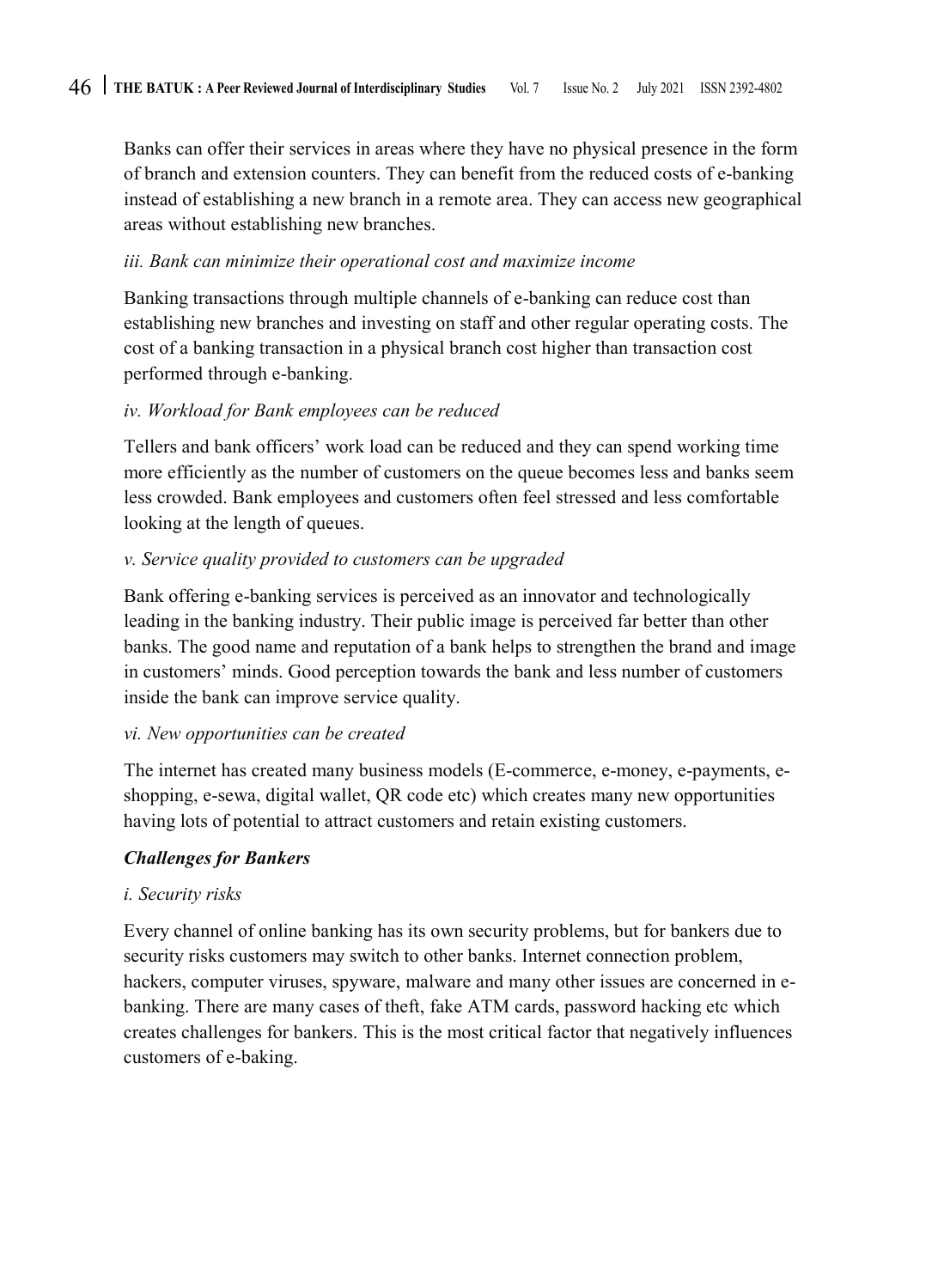# *ii. High investment in Adoption of new technology and maintaining the technological infrastructure*

High investment is required in the initial stage to install new technology for e-banking. To design, develop and implement e-banking services and supporting new technology huge budgets are required. Besides the initial investment maintenance costs for servers, database management, security systems, software upgrading, networking, telecommunication technology maintenance demands huge amounts of budget of a bank.

## *iii. Training for staffs*

The staff are responsible for operating alternative channels of online banking. Staffs must have good knowledge about new technologies, business and legal matters to operate an online banking system. There should be different training programs for the bank employees in order to acquire the skills and background required for promoting the use of e-banking to customers of their bank.

## *Opportunities for Customers*

## *i .Time saving*

Customers are free to use the service and perform transactions 24 hours per day all the year from a convenient place. This alternative channels for using banking service are not limited to office hours which saves time of customers.

## *ii. Access from remote areas*

Customers can gain access to their bank accounts from remote areas also where they could connect to the internet. They can pay tax, utility bills, administrative expenses, loan installment, insurance premium and perform other banking transactions from any part of the world, the only requirement is internet connection.

## *iii. Very low charges and often cash back offers*

Banks charge less than NPR 500 or even free services are provided for e-banking. Customers can perform many transactions as per their need without any cost. The exceptional case is only incase of using an ATM through other banks. Banks are also providing cash back offers and discounts for motivating customers to use online payment systems and performing e-banking transactions.

## *iv. Easiness in paying utility bills*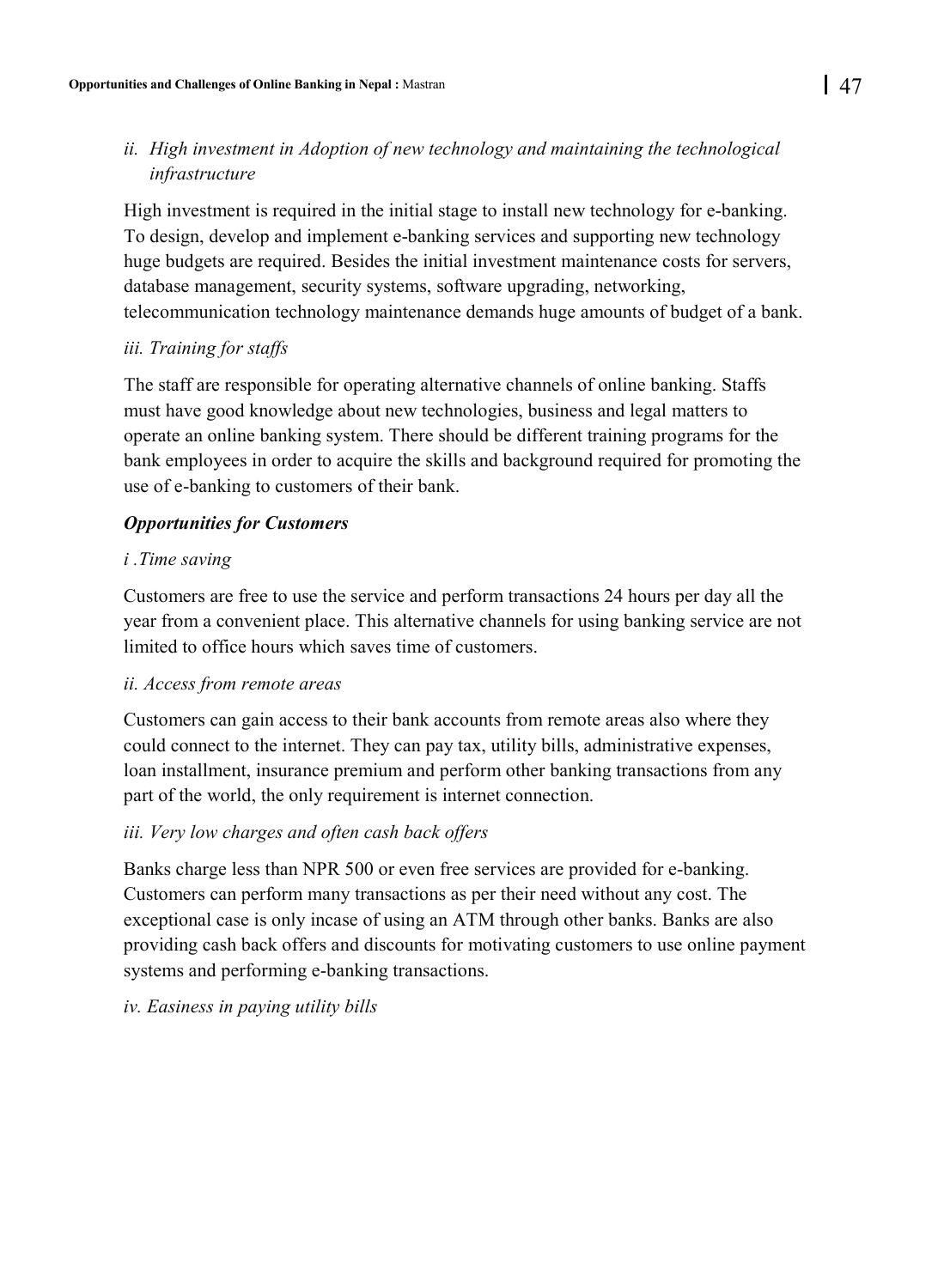Customers can easily pay telephone bills, drinking water bills, electricity bills, tax and many more where most customers have to get in line for several hours to pay bills. The customer can spend time more efficiently rather than standing in those queues.

### *Challenges for Customers*

### *i. Infrastructural Barriers*

Though customers have mobile and laptop devices with internet connection, there are many infrastructural barriers including telecommunication networks, bandwidth capacity, electricity, special equipment and devices and many more. Sometimes customers get in trouble due to these barriers. It is one of the challenges for implementation and development of e-banking in Nepal.

## *ii. Lack of technological skill*

Technological skill is most essential to customers to operate e-banking transactions. Non-familiarity and lack of required technological skills (using computers, ATMs, Mobile phones) cannot benefit from e-banking services. Most customers have problems browsing the internet.

#### *iii. Security issues*

Security issues are the greatest challenge for adopting the e- banking products and services by the customers. Personal information may be misused and bank accounts may be hacked. Security issues have been identified as the most important challenge for customers as well as bankers.

#### **Discussion**

Though there is rapid growth in Nepalese financial sector, E-banking is still in its infancy. E-banking has a huge prospective to contribute to the financial system of Nepal. Certain segments of the consumer group are only using Electronic Banking. Consumers are less aware of risk involved in E-banking. Banks are investing lots of money in technology but they have not been successful enough in E-banking activities. If the banks do not see the scenario and challenges of E-banking, they cannot be profitable. In this context, this study aims to find answers to the following questions. 1. What types of E-banking services customers want? 2. Can E-banking service be profitable? 3. What are the risks involved in E-banking? 4. Are the banks using sufficient risk management tools to assure secure financial transactions? 5. To what extent electrical and telecommunication infrastructure is available in Nepal? 6. What personal characteristics and demographics do e-banking adopters have?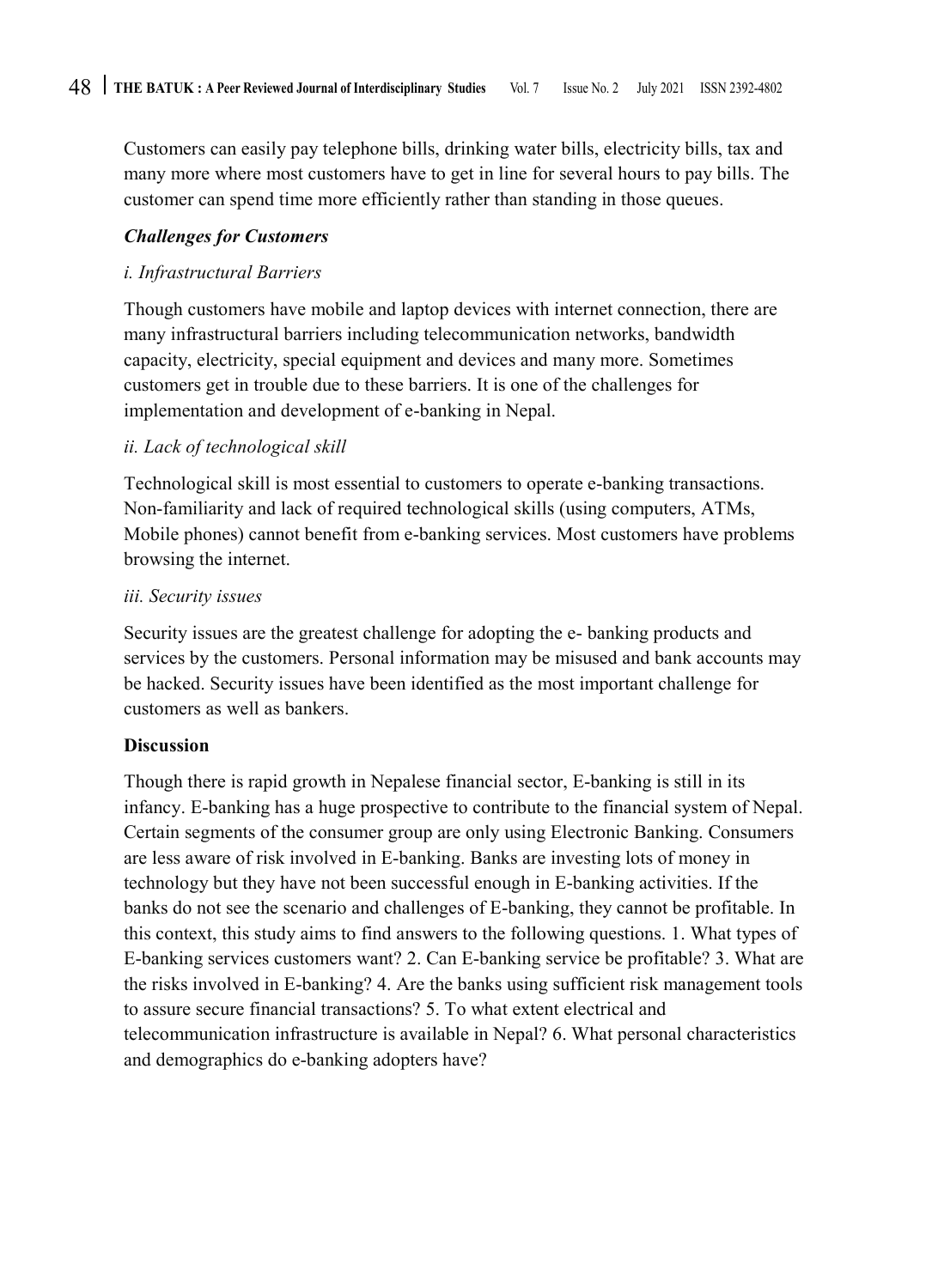Shah (2016) suggested that decisions makers should consider focusing in the trust, awareness, and confidence of users by enhancing security features, utilizing proper elegislation, and the provision of digital receipts or a guarantee for every transaction in order to inspire greater confidence in users of such services and promote a culture of ebanking usage across Nepal. Nepalese customers lack knowledge of the internet and Ebanking, so customers should be well informed about the procedures of using the service. They should be trained by experts organizing different training and workshops. Only friendly mobile apps and websites cannot gain customers trust.

Singh (2012) recommended that banks should concentrate more on educating their customers about internet banking and the level of security. Customers who don't use internet banking have a very negative perception about the security issues. The study also identified the need for the banks to promote online banking services and proper promotional activities are not taking place. Seminars should be conducted to educate people about the benefits of internet banking and to clear their negative perception about it. The author also suggested that Print media and newspapers can be used to educate people about internet banking.

The e- commerce consumer behavior model stimulates a consumer to think about buying. Buying decision making is affected by either individual factors or environmental factors. But in electronic commerce, additional factors also influence buyer's decision making, payments, delivery, web designs, use of intelligent agents and customer service. Although there has been competition amongst Banks and Financial Institutions (BFIs) to deliver modern banking services, the majority population in the country has no access to such services. The reason for this is the concentration of BFIs in urban areas. Modern banking services are available in urban areas only, with most people in rural areas being deprived of even the basic banking services.

Banking fees, low literacy levels, and inaccessibility of bank services in rural areas due to poor infrastructure are considered for the low adoption of digital banking services.

Likewise, underdeveloped digital financial services ecosystem with low credit and debit card penetration, low use of digital payments, online and mobile banking, and restrictive government policies (e.g., low maximum limit of digital payments) are thought to be hindering the expected growth and adoption of digital banking and payments services in Nepal.

Ingle and Pardeshi recommended that banks should concentrate more on educating their customers about internet banking and the level of security. Customers who don't use internet banking have a very negative perception about the security issues. There is a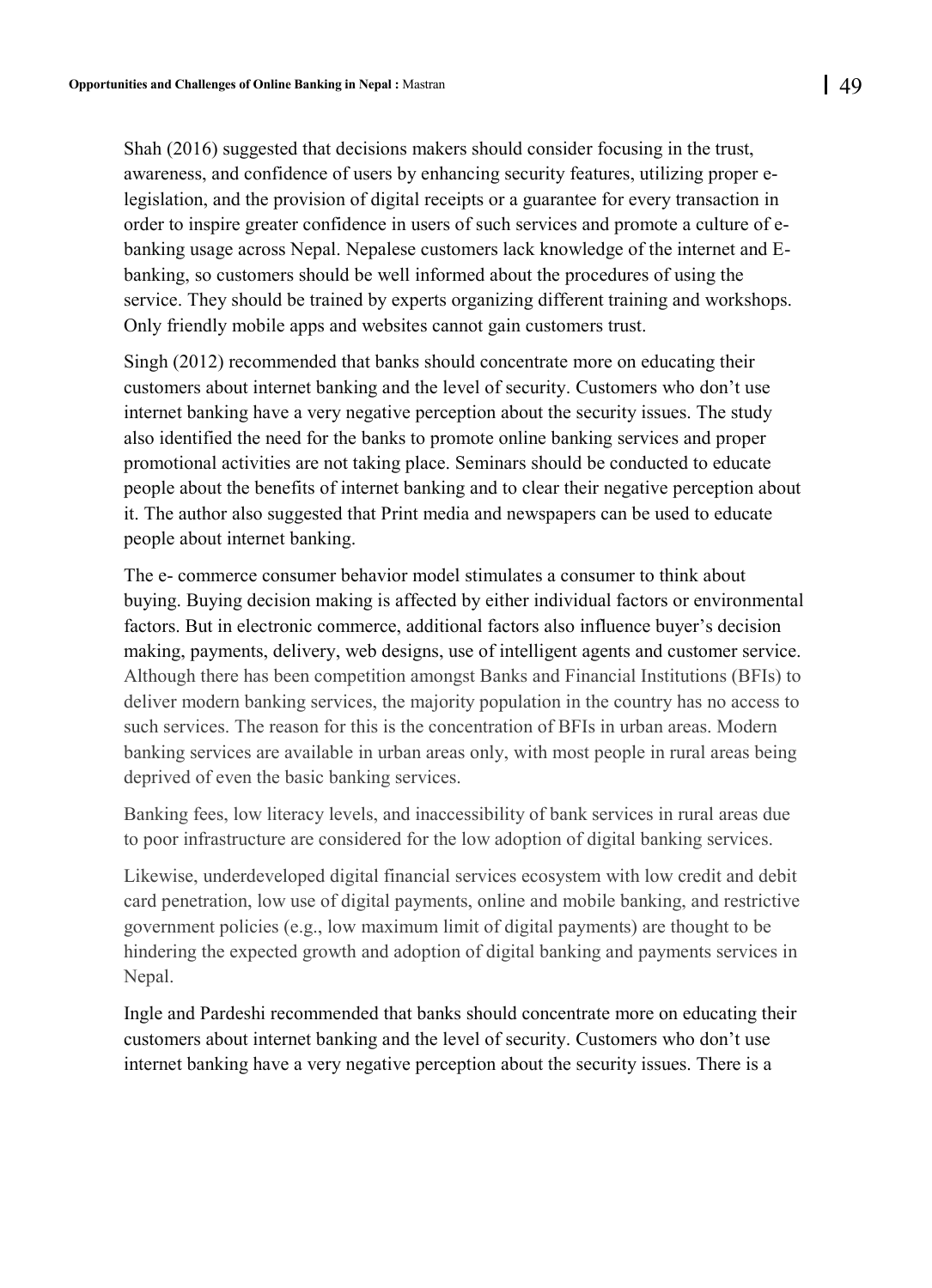need felt for the banks to promote online banking services and proper promotional activities are not taking place. Seminars should be conducted to educate people about the benefits of internet banking and to clear their negative perception about it (Ingle & Pardeshi, 2012).

### **Conclusion**

This study shows that most of the commercial banks have online banking facilities in Nepal but only limited services such as Account information, fund transfer, balance inquiry, statement view and print, fixed deposit account opening, utility payment, credit card management, connect IPS/IPS, Fonepay, Wallet. E-sewa and QR code etc are provided by the Banks through the online banking system. The study also explored the challenges faced by the banks for the development and changeability of services offered. Customers' knowledge about the internet, technical know how, Language problem, concerns about security, trusts, infrastructure , management issues regarding customer care, etc are major challenges faced by the banks for the development and adjustability of internet banking. The study also shows Customers are unaware of the security policies, service charges, risks associated with internet banking services. Internet banking is shadowed by mobile banking. Banks are focusing on customers who might go abroad for studies or work because it is really useful for them to get informed about their bank account. Internet banking registration is free of cost in most banks but due to lack of internet knowledge of our customers, the number of enrolled customers is very low in Nepalese banks. Banks are reaching out to younger generations who are techno friendly and most probable users of internet banking. The study reveals main reasons behind customers visiting banks are for making deposits, cash withdraw, loan payment, request for debit cards or cards and balance inquiry. The study also explored that most customers have to visit banks for registering to use online banking. Also, customers have to pay minimum charges (less than NPR 500) annually for using online banking services. Banks also provide Banks are focusing on user friendly system. Awareness program, financial literacy program, campaigns have been practiced by bankers to attract customers in online banking.

The main findings show that banks expand to e-banking services in order to remain competitive, to adapt technological developments and to make profit by minimum cost of e-banking transactions. The major problems they face are the low response rate from customers and the implementation of security and data protection mechanisms. The relatively low Internet usage, the non-familiarity with technologically advanced devices and problems regarding security and privacy are the main factors that have a negative influence on the adoption of e-banking services by customers in Nepal. To grab the